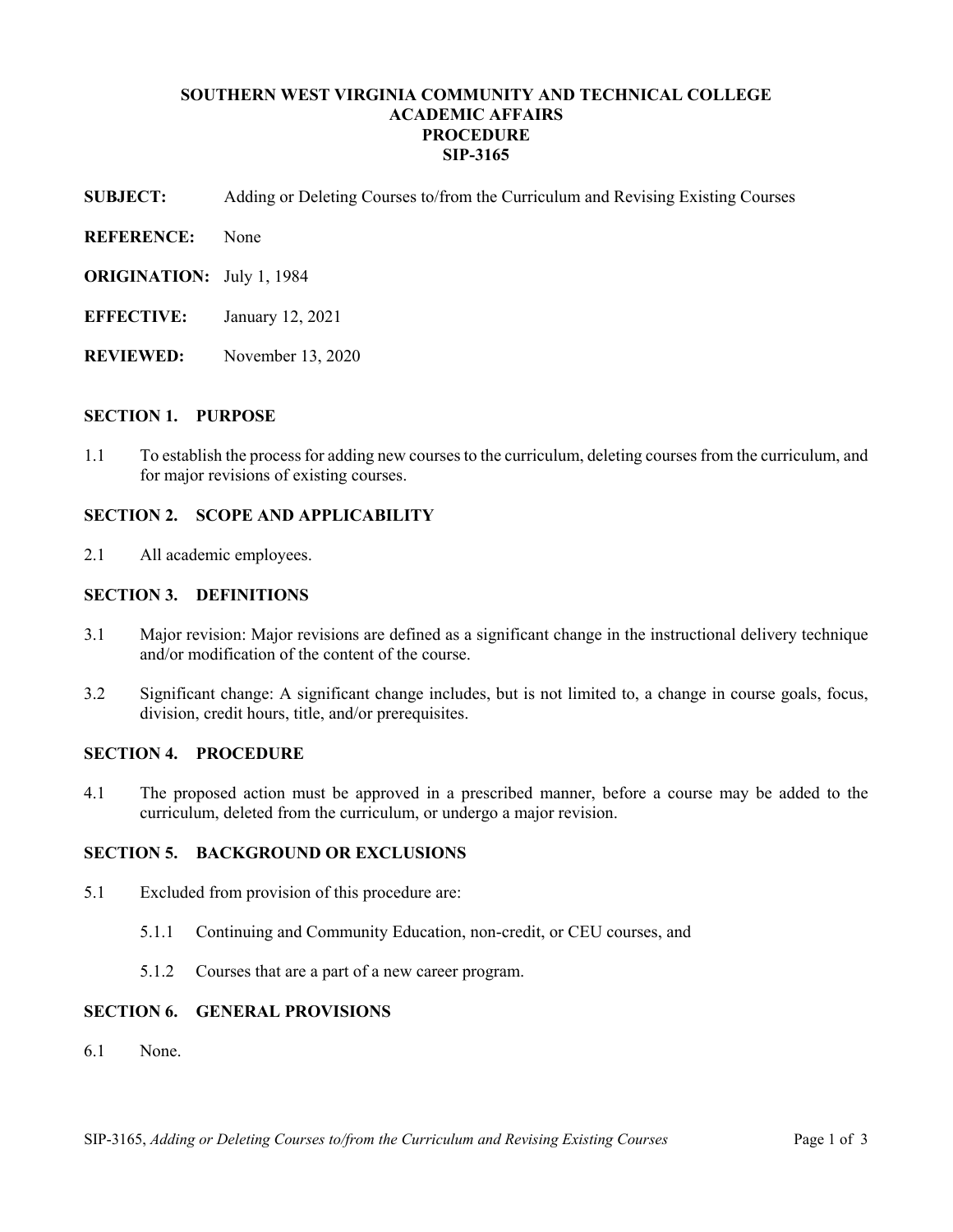# **SECTION 7. RESPONSIBILITIES**

- 7.1 The following steps are required for adding a new course or for major revisions of an existing course:
	- 7.1.1 For major revisions of an existing course, the appropriate Dean, who must approve all course syllabi, shall determine if the pending change is being classified as "major," thereby requiring approval by the Curriculum and Instruction Committee.
	- 7.1.2 Typically, new courses, the deletion of courses, and major revisions of courses are initiated by faculty members. When a course undergoes major revision or it is believed that a new course is needed, a complete course syllabus must be developed. In addition, the appropriate form must be completed and attached to the course syllabus. For course deletion requests, the existing course syllabus must be submitted and attached to a completed form.
	- 7.1.3 The proposal must then be approved through the steps of Southern's governance structure that guide curriculum changes.
	- 7.1.4 If, because of extremely unusual conditions, time does not permit following the above procedure prior to offering the course, the course can be offered once on a tentative basis, if approved by the Chief Academic Officer. However, during the semester in which the course is offered, the above described procedure must be followed.
	- 7.1.5 All curriculum submissions approved through Southern's governance structure must be reviewed and finalized by the Chief Academic Officer prior to executing requested actions.

### **SECTION 8. CANCELLATION**

- 8.1 WV Administrative Regulations, Southern West Virginia Community College, Chapter 29A-2, Series I, "Revising Courses" Effective July 1, 1984.
- 8.2 Cancellation of SCP-3165, *Adding Courses to the Curriculum and Revising Existing Courses*.
- 8.3 Cancellation of SCP-3170, *Deleting Courses from the Curriculum*.

### **SECTION 9. REVIEW STATEMENT**

9.1 This procedure shall be reviewed on a regular basis with a time frame for review to be determined by the President or the President's designee. Upon such review, the Cabinet-level Administrator may recommend to the President's Cabinet that the procedure be amended or repealed.

# **SECTION 10. SIGNATURES**

1/12/2021

**President Date**

1/12/2021

**Cabinet-level Administrator Date**